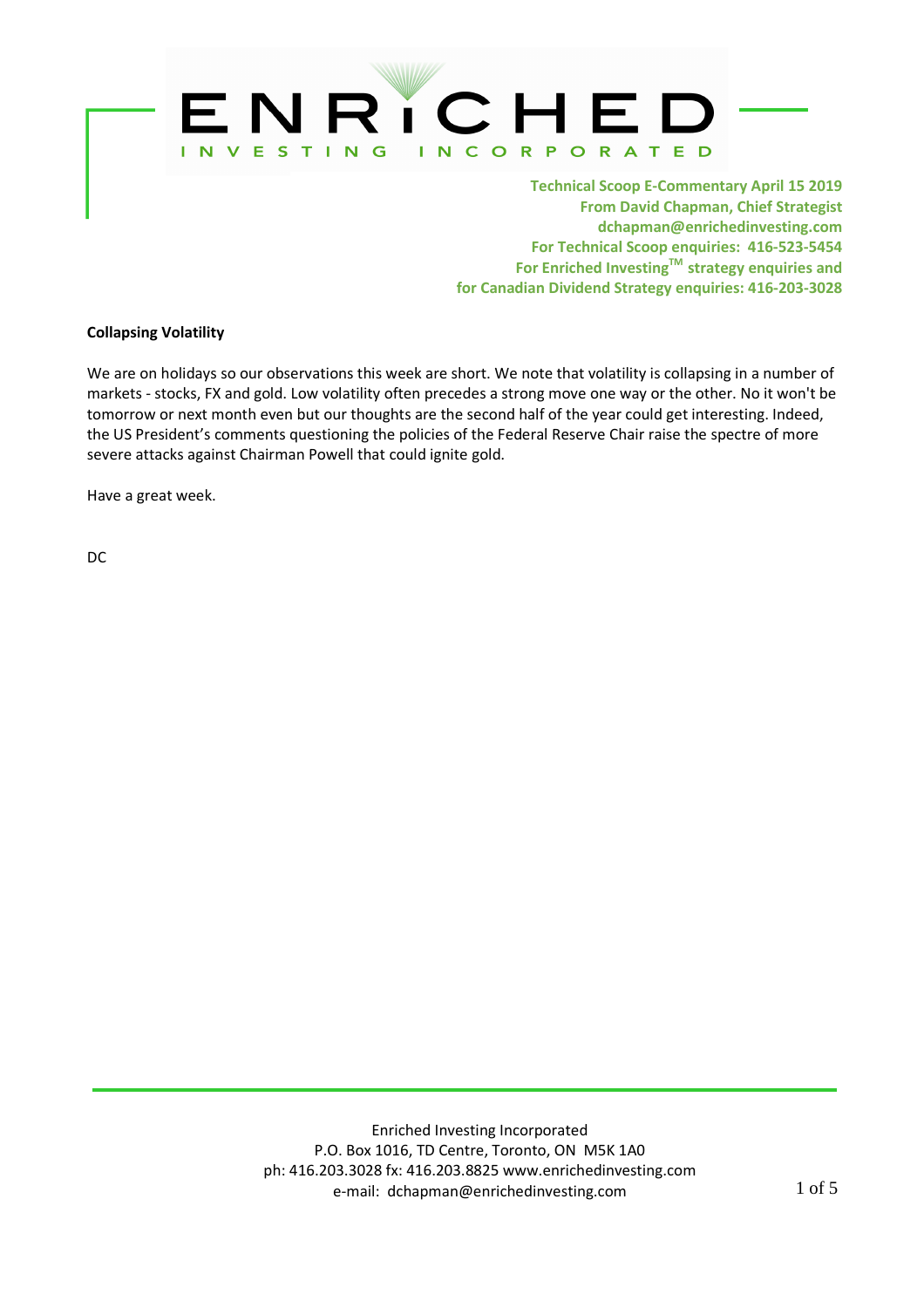

Not much happened this past week. The S&P 500 gained 0.5% while the Dow Jones Industrials (DJI) was essentially flat. Gold was also flat but silver lost 0.9%. Here in Canada the TSX Composite gained 0.5% while the TSX Venture Exchange (CDNX) lost 0.7%. The US\$ Index fell 0.4% while the Canadian dollar gained 0.4%. Gold stock indices fell portending a further drop in gold as the Gold Bugs Index (HUI) lost 1.7% while the TSX Gold Index (TGD) dropped 1.9%. WTI oil was up 1.3% continuing its recent rally.

The S&P 500 continued its recent climb and we believe it is only a matter of when that it makes new all-time highs. The TSX Composite continues its upward march as well to new all-time highs. None of this is surprising as the markets not only demonstrate resiliency, but they are also demonstrating considerable complacency.

Bond yields backed up this past week keeping in line with our thoughts that the bond market has probably bottomed (yield) for the time being. Could a bond accident be upon us? We were stunned to learn this week that there is still some \$10 trillion of sub-zero bonds out there mostly in the Euro zone and Japan. We continue to expect the US\$ to rise further despite the setback this past week and if that happens it is going to put more pressure on the huge amount of US\$ denominated debt out there in foreign countries. All this continues to point to a bond disaster at some point as yields rise, the US\$ rises and huge amounts of sub-zero debt exists. In a bond panic liquidity dries up and prices basically just fall.

But back to complacency. The VIX volatility indicator broke down this past week. That surprised us as we thought it would hold the line. That suggests to us that the stock market is once again moving into a new level of complacency. The expectation is now that the rally will continue and there is little to stop it. The market tends to ignore the goings on in Washington. And the economy while not steaming ahead is at least continuing to bumble along. They call it the Goldilocks economy – not too hot, not too cold. Anyway, the VIX has fallen to its lowest level since August of 2018 but still well above the low levels of 2017. But now that the uptrend is broken expect the VIX to fall further. That also is in-line with the advancing NYSE advance-decline line that is still rising in record territory. We'll keep an eye on this.

But a falling VIX in the stock market is not the only one. Elliott Wave International www.elliottwave.com noted the falling FX volatility. We have noted that the US\$ Index has largely range traded for the past two years and that does translate into falling volatility. Low volatility precedes a sharp move one way or the other. Our expectation is that the US\$ Index is preparing to break out to the upside towards 100.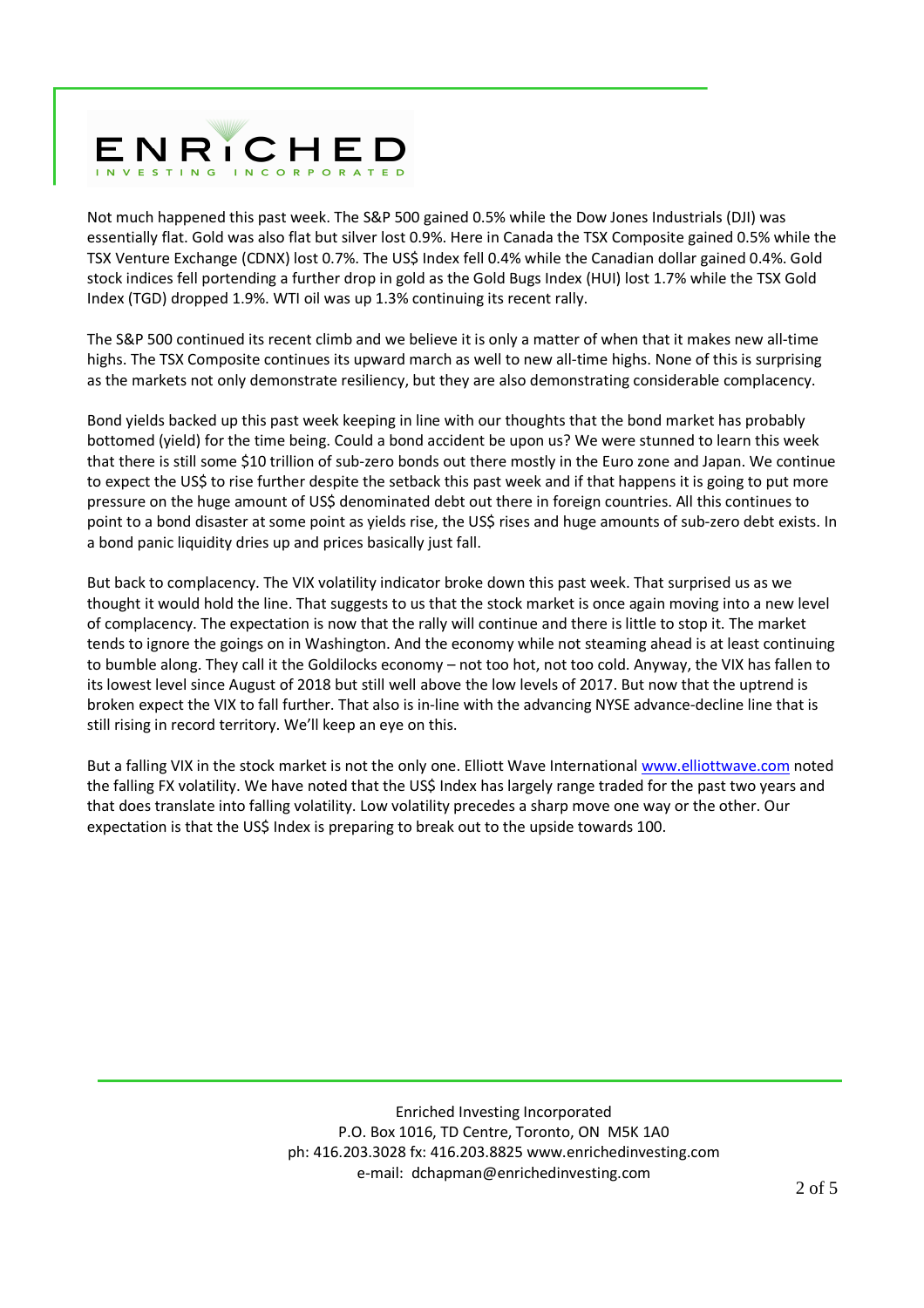

But low volatility goes beyond just stocks and the US\$. Gold's volatility has also collapsed. We have never seen it so low. None of this is to suggest that gold has finished its move nor that the stock market is not going to continue its upward trend or the US\$ is about to burst up any time soon but what it does portend is that a sharp move is coming even if that move is weeks or even months away. Low volatility is a sign of complacency in markets and when markets are complacent, they can soon expect a "kick in the groin". (Gold volatility chart on next page).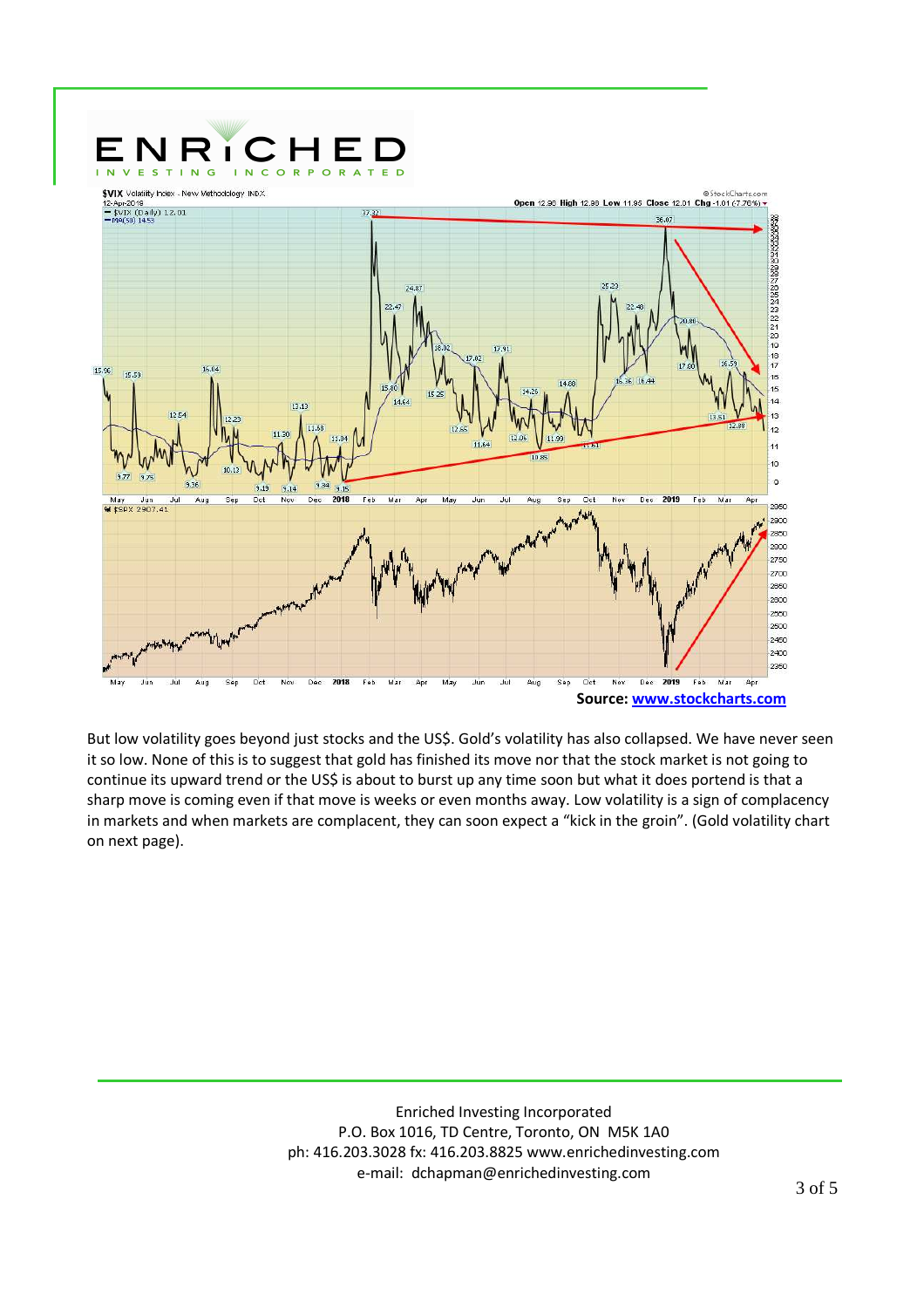